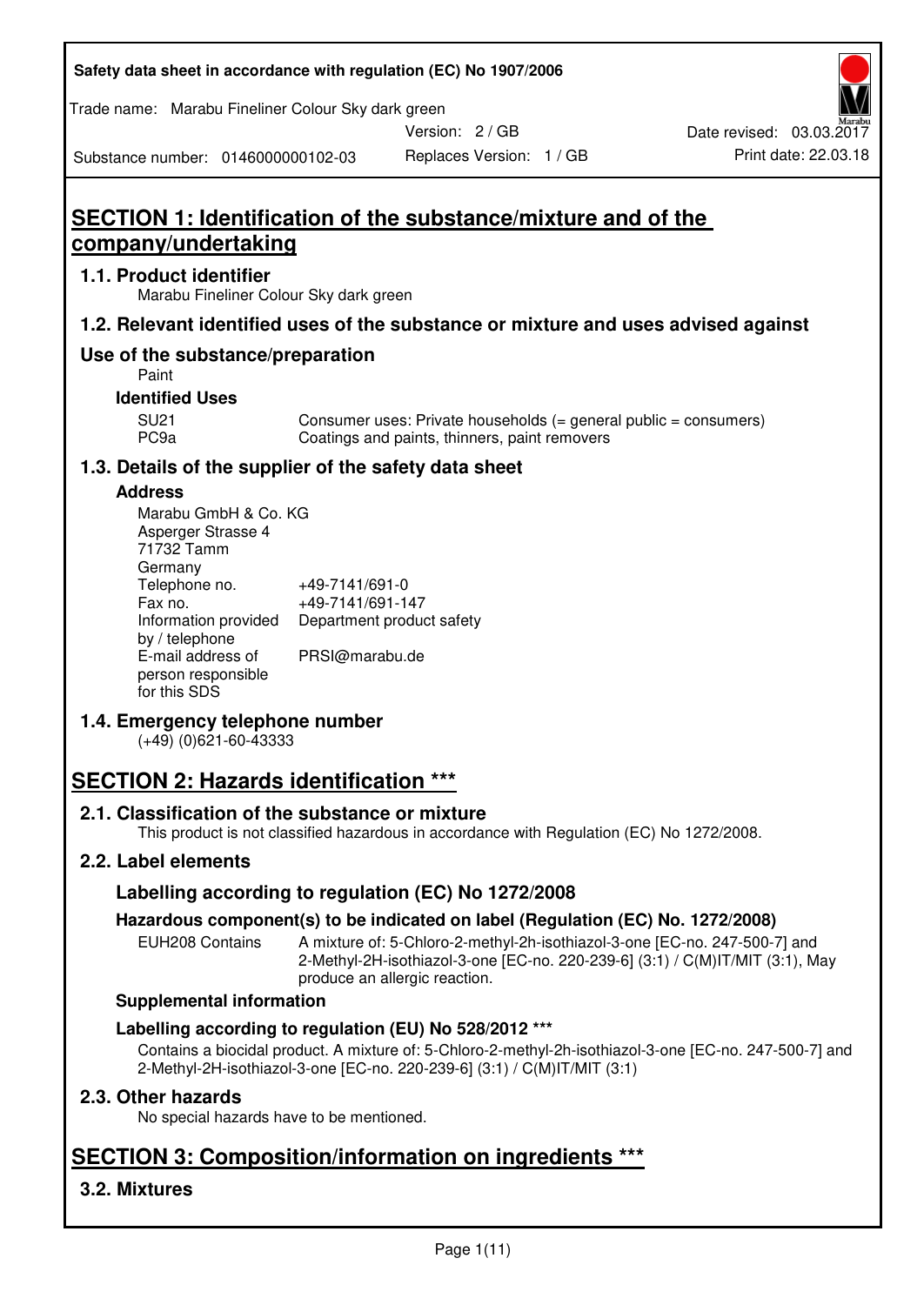| Safety data sheet in accordance with regulation (EC) No 1907/2006                                                                                                 |                                                                                                                       |                      |                                                      |                                              |      |                          |
|-------------------------------------------------------------------------------------------------------------------------------------------------------------------|-----------------------------------------------------------------------------------------------------------------------|----------------------|------------------------------------------------------|----------------------------------------------|------|--------------------------|
| Trade name: Marabu Fineliner Colour Sky dark green                                                                                                                |                                                                                                                       | Version: 2 / GB      |                                                      |                                              |      | Date revised: 03.03.2017 |
| Substance number: 0146000000102-03                                                                                                                                |                                                                                                                       |                      |                                                      | Replaces Version: 1 / GB                     |      | Print date: 22.03.18     |
| <b>Chemical characterization</b><br>Paint based on water                                                                                                          |                                                                                                                       |                      |                                                      |                                              |      |                          |
| <b>Hazardous ingredients</b>                                                                                                                                      |                                                                                                                       |                      |                                                      |                                              |      |                          |
| <b>Ethanediol</b><br>CAS No.<br>EINECS no.<br>Registration no.<br>Concentration                                                                                   | $107 - 21 - 1$<br>203-473-3<br>01-2119456816-28<br>$>=$                                                               | $\overline{1}$       | $\lt$                                                | 10                                           | $\%$ |                          |
| Classification (Regulation (EC) No. 1272/2008)                                                                                                                    | Acute Tox, 4<br>STOT RE <sub>2</sub>                                                                                  |                      | H302<br>H373                                         |                                              |      |                          |
| <b>Bronopol (INN)</b><br>CAS No.<br>EINECS no.<br>Concentration                                                                                                   | $52 - 51 - 7$<br>200-143-0<br>$>=$                                                                                    | 0,01                 | $\lt$                                                | 0,1                                          | $\%$ |                          |
| Classification (Regulation (EC) No. 1272/2008)                                                                                                                    | Eye Dam. 1<br>Skin Irrit. 2<br>STOT SE3<br>Acute Tox. 4<br>Acute Tox. 4<br>Aquatic Acute 1<br>Aquatic Chronic 1       |                      | H318<br>H315<br>H335<br>H302<br>H312<br>H400<br>H410 |                                              |      |                          |
| Concentration limits (Regulation (EC) No. 1272/2008)                                                                                                              | Aquatic Acute 1<br>Aquatic Chronic                                                                                    | H400<br>H410         | $M = 1$                                              | $M = 10$                                     |      |                          |
| A mixture of: 5-Chloro-2-methyl-2h-isothiazol-3-one [EC-no. 247-500-7] and<br>2-Methyl-2H-isothiazol-3-one [EC-no. 220-239-6] (3:1) / C(M)IT/MIT (3:1)<br>CAS No. | 55965-84-9                                                                                                            |                      |                                                      |                                              |      |                          |
| Concentration                                                                                                                                                     |                                                                                                                       |                      | $\,<\,$                                              | 0,0015                                       | $\%$ |                          |
| Classification (Regulation (EC) No. 1272/2008)                                                                                                                    | Acute Tox. 3<br>Aquatic Chronic 1<br>Aquatic Acute 1<br>Skin Sens. 1<br>Skin Corr. 1B<br>Acute Tox. 3<br>Acute Tox. 3 |                      | H331<br>H410<br>H400<br>H317<br>H314<br>H311<br>H301 |                                              |      |                          |
| Concentration limits (Regulation (EC) No. 1272/2008)                                                                                                              | Skin Corr. 1B<br>Eye Irrit. 2<br>Skin Irrit. 2                                                                        | H314<br>H319<br>H315 | $>= 0,6$                                             | $\epsilon = 0.06 < 0.6$<br>$\leq 0.06 < 0.6$ |      |                          |
| <b>Further ingredients ***</b>                                                                                                                                    | Skin Sens. 1                                                                                                          | H317                 |                                                      | $>= 0,0015$                                  |      |                          |
| Glycerol                                                                                                                                                          |                                                                                                                       |                      |                                                      |                                              |      |                          |
| CAS No.<br>EINECS no.<br>Concentration                                                                                                                            | $56 - 81 - 5$<br>200-289-5<br>$>=$                                                                                    | 10                   | $\lt$                                                | 25                                           | $\%$ | $[3]$                    |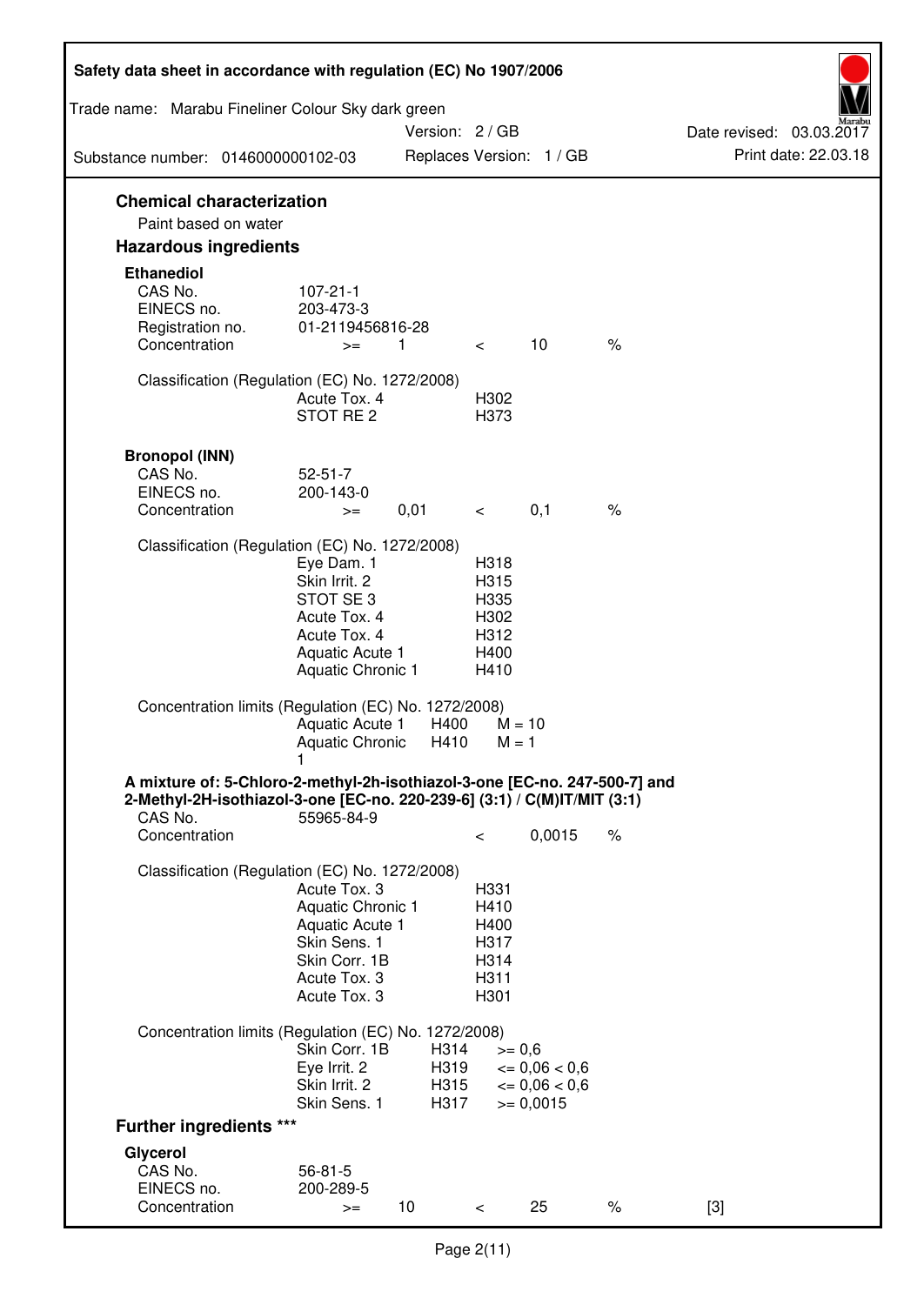| Safety data sheet in accordance with regulation (EC) No 1907/2006                                                         |                          |                          |
|---------------------------------------------------------------------------------------------------------------------------|--------------------------|--------------------------|
| Trade name: Marabu Fineliner Colour Sky dark green                                                                        | Version: 2 / GB          | Date revised: 03.03.2017 |
| Substance number: 0146000000102-03                                                                                        | Replaces Version: 1 / GB | Print date: 22.03.18     |
|                                                                                                                           |                          |                          |
| $\star$                                                                                                                   |                          |                          |
|                                                                                                                           |                          |                          |
| [3] Substance with occupational exposure limits                                                                           |                          |                          |
| <b>SECTION 4: First aid measures</b>                                                                                      |                          |                          |
| 4.1. Description of first aid measures                                                                                    |                          |                          |
| After skin contact                                                                                                        |                          |                          |
| Wash with plenty of water and soap. Do NOT use solvents or thinners.<br>After eye contact                                 |                          |                          |
| Separate eyelids, wash the eyes thoroughly with water (15 min.). In case of irritation consult an oculist.                |                          |                          |
| <b>After ingestion</b>                                                                                                    |                          |                          |
| Rinse mouth thoroughly with water. If larger amounts are swallowed or in the event of symptoms take<br>medical treatment. |                          |                          |
| 4.2. Most important symptoms and effects, both acute and delayed<br>Until now no symptoms known so far.                   |                          |                          |
| 4.3. Indication of any immediate medical attention and special treatment needed                                           |                          |                          |
| Hints for the physician / treatment                                                                                       |                          |                          |
| Treat symptomatically                                                                                                     |                          |                          |
| <b>SECTION 5: Firefighting measures</b>                                                                                   |                          |                          |
| 5.1. Extinguishing media                                                                                                  |                          |                          |
| Suitable extinguishing media<br>Carbon dioxide, Foam, Sand, Water                                                         |                          |                          |
| 5.2. Special hazards arising from the substance or mixture                                                                |                          |                          |
| In the event of fire the following can be released: Carbon monoxide (CO); Carbon dioxide (CO2); dense<br>black smoke      |                          |                          |
| 5.3. Advice for firefighters                                                                                              |                          |                          |
| <b>Other information</b><br>Collect contaminated fire-fighting water separately, must not be discharged into the drains.  |                          |                          |
|                                                                                                                           |                          |                          |
| <b>SECTION 6: Accidental release measures</b>                                                                             |                          |                          |
| 6.1. Personal precautions, protective equipment and emergency procedures<br>No particular measures required.              |                          |                          |
| 6.2. Environmental precautions<br>No particular measures required.                                                        |                          |                          |
| 6.3. Methods and material for containment and cleaning up                                                                 |                          |                          |

Clean preferably with a detergent - avoid use of solvents.

## **6.4. Reference to other sections**

Information regarding Safe handling, see Section 7. Information regarding personal protective measures, see Section 8. Information regarding waste disposal, see Section 13.

# **SECTION 7: Handling and storage**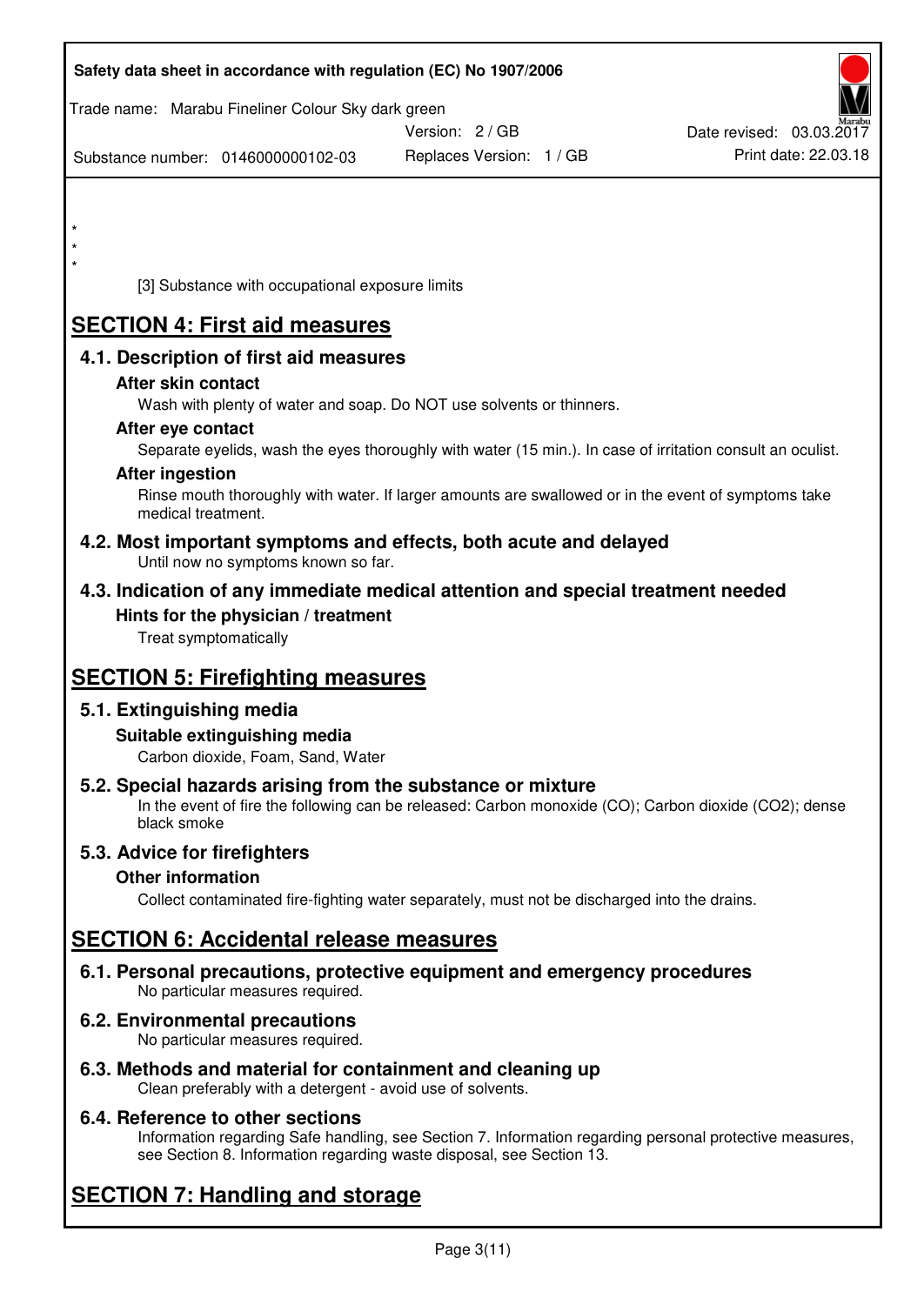| Safety data sheet in accordance with regulation (EC) No 1907/2006                                                                                        |                                                                                                       |                          |
|----------------------------------------------------------------------------------------------------------------------------------------------------------|-------------------------------------------------------------------------------------------------------|--------------------------|
| Trade name: Marabu Fineliner Colour Sky dark green                                                                                                       |                                                                                                       |                          |
|                                                                                                                                                          | Version: 2/GB                                                                                         | Date revised: 03.03.2017 |
| Substance number: 0146000000102-03                                                                                                                       | Replaces Version: 1 / GB                                                                              | Print date: 22.03.18     |
| 7.1. Precautions for safe handling<br><b>Advice on safe handling</b><br>Advice on protection against fire and explosion<br>No special measures required. | Avoid skin and eye contact. Smoking, eating and drinking shall be prohibited in application area.     |                          |
| Temperature class                                                                                                                                        | Classification of fires / temperature class / Ignition group / Dust explosion class<br>T <sub>2</sub> |                          |
| Requirements for storage rooms and vessels<br>Store in frostfree conditions.<br>Storage class according to TRGS 510                                      | 7.2. Conditions for safe storage, including any incompatibilities                                     |                          |
| Storage class according to<br><b>TRGS 510</b>                                                                                                            | Non-combustible liquids<br>12                                                                         |                          |
| 7.3. Specific end use(s)<br>Paint                                                                                                                        |                                                                                                       |                          |
| <b>SECTION 8: Exposure controls/personal protection</b>                                                                                                  |                                                                                                       |                          |
| 8.1. Control parameters                                                                                                                                  |                                                                                                       |                          |
| <b>Exposure limit values</b>                                                                                                                             |                                                                                                       |                          |
| <b>Ethanediol</b><br>List<br><b>Type</b><br>Value<br>Skin resorption / sensibilisation: Sk;<br>Glycerol<br>List                                          | EH40<br>WEL<br>10<br>mg/m <sup>3</sup><br><b>Status: 2011</b><br><b>EH40</b>                          |                          |
| Type<br>Value<br><b>Status: 2011</b>                                                                                                                     | <b>WEL</b><br>10<br>mg/m <sup>3</sup>                                                                 |                          |
| <b>Other information</b>                                                                                                                                 |                                                                                                       |                          |
| There are not known any further control parameters.                                                                                                      |                                                                                                       |                          |
| <b>Derived No/Minimal Effect Levels (DNEL/DMEL)</b>                                                                                                      |                                                                                                       |                          |
| <b>Ethanediol</b><br>Type of value<br>Reference group<br>Duration of exposure<br>Route of exposure<br>Mode of action<br>Concentration                    | Derived No Effect Level (DNEL)<br>Worker<br>Long term<br>inhalative<br>Local effects<br>35            | mg/m <sup>3</sup>        |
| Type of value<br>Reference group<br>Duration of exposure<br>Route of exposure<br>Mode of action                                                          | Derived No Effect Level (DNEL)<br>Worker<br>Long term<br>dermal<br>Systemic effects                   |                          |
| Concentration                                                                                                                                            | 106                                                                                                   | mg/kg                    |
| Type of value<br>Reference group                                                                                                                         | Derived No Effect Level (DNEL)<br>Consumer                                                            |                          |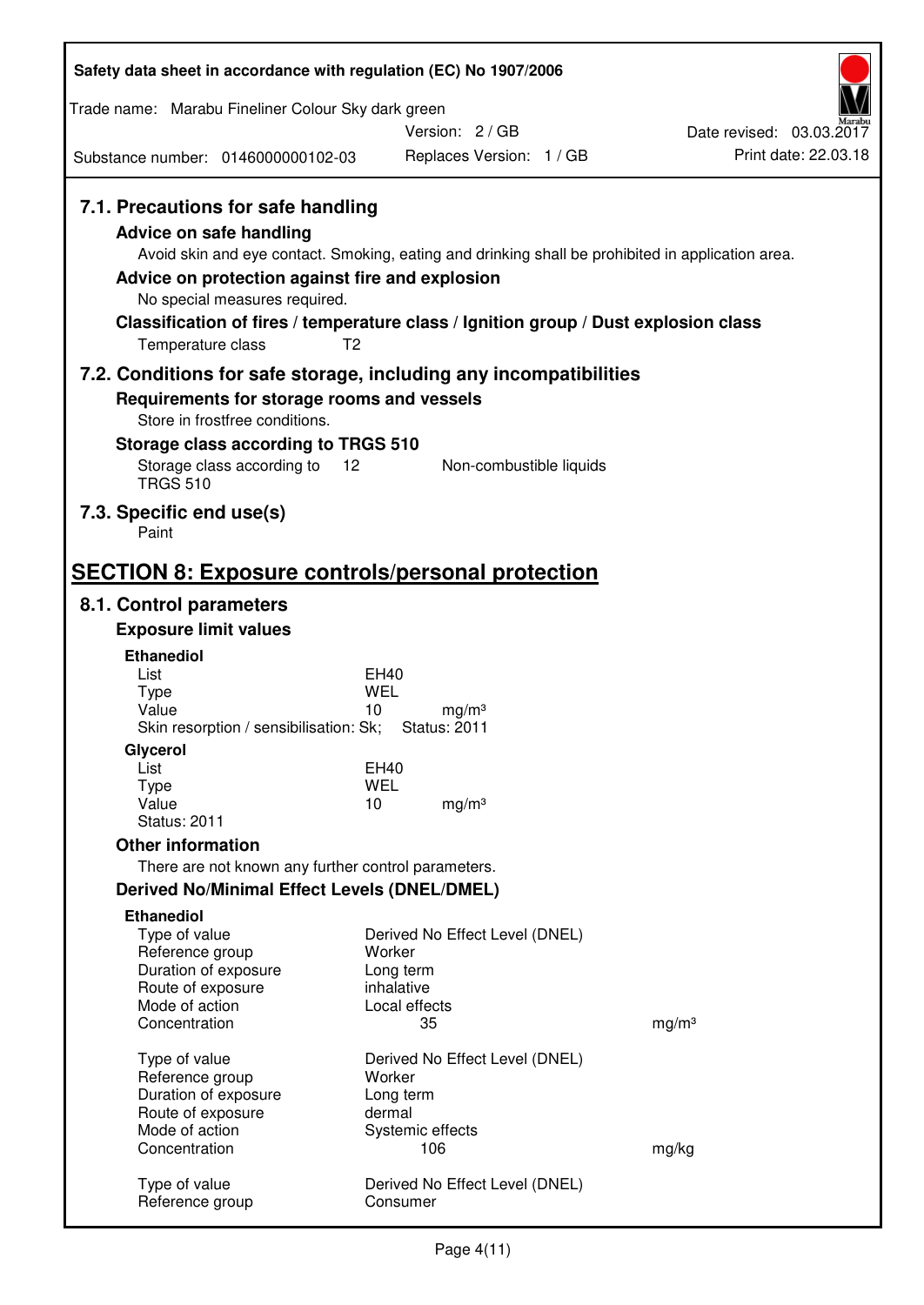| Safety data sheet in accordance with regulation (EC) No 1907/2006    |                                                                                                       |                          |  |  |  |
|----------------------------------------------------------------------|-------------------------------------------------------------------------------------------------------|--------------------------|--|--|--|
| Trade name: Marabu Fineliner Colour Sky dark green                   | Version: 2/GB                                                                                         | Date revised: 03.03.2017 |  |  |  |
| Substance number: 0146000000102-03                                   | Replaces Version: 1 / GB                                                                              | Print date: 22.03.18     |  |  |  |
| Duration of exposure                                                 | Long term                                                                                             |                          |  |  |  |
| Route of exposure<br>Mode of action                                  | inhalative<br>Local effects                                                                           |                          |  |  |  |
| Concentration                                                        | 7                                                                                                     | mg/m <sup>3</sup>        |  |  |  |
|                                                                      |                                                                                                       |                          |  |  |  |
| Type of value<br>Reference group                                     | Derived No Effect Level (DNEL)<br>Consumer                                                            |                          |  |  |  |
| Duration of exposure                                                 | Long term                                                                                             |                          |  |  |  |
| Route of exposure                                                    | dermal                                                                                                |                          |  |  |  |
| Mode of action                                                       | Systemic effects                                                                                      |                          |  |  |  |
| Concentration                                                        | 53                                                                                                    | mg/kg                    |  |  |  |
|                                                                      |                                                                                                       |                          |  |  |  |
| <b>Predicted No Effect Concentration (PNEC)</b><br><b>Ethanediol</b> |                                                                                                       |                          |  |  |  |
| Type of value                                                        | <b>PNEC</b>                                                                                           |                          |  |  |  |
| <b>Type</b>                                                          | Freshwater                                                                                            |                          |  |  |  |
| Concentration                                                        | 10                                                                                                    | mg/l                     |  |  |  |
|                                                                      |                                                                                                       |                          |  |  |  |
| Type of value<br><b>Type</b>                                         | <b>PNEC</b><br>Saltwater                                                                              |                          |  |  |  |
| Concentration                                                        | 1                                                                                                     | mg/l                     |  |  |  |
|                                                                      |                                                                                                       |                          |  |  |  |
| Type of value                                                        | <b>PNEC</b>                                                                                           |                          |  |  |  |
| <b>Type</b>                                                          | Water (intermittent release)                                                                          |                          |  |  |  |
| Concentration                                                        | 10                                                                                                    | mg/l                     |  |  |  |
| Type of value                                                        | <b>PNEC</b>                                                                                           |                          |  |  |  |
| <b>Type</b>                                                          | Sewage treatment plant (STP)                                                                          |                          |  |  |  |
| Concentration                                                        | 199,5                                                                                                 | mg/l                     |  |  |  |
| Type of value                                                        | <b>PNEC</b>                                                                                           |                          |  |  |  |
| Type                                                                 | Freshwater sediment                                                                                   |                          |  |  |  |
| Concentration                                                        | 37                                                                                                    | mg/kg                    |  |  |  |
| Type of value                                                        | <b>PNEC</b>                                                                                           |                          |  |  |  |
| <b>Type</b>                                                          | Marine sediment                                                                                       |                          |  |  |  |
| Concentration                                                        | 3,7                                                                                                   | mg/kg                    |  |  |  |
| Type of value                                                        | <b>PNEC</b>                                                                                           |                          |  |  |  |
| <b>Type</b>                                                          | Soil                                                                                                  |                          |  |  |  |
| Concentration                                                        | 1,53                                                                                                  | mg/kg                    |  |  |  |
|                                                                      |                                                                                                       |                          |  |  |  |
| 8.2. Exposure controls                                               |                                                                                                       |                          |  |  |  |
| <b>Exposure controls</b><br>Provide adequate ventilation.            |                                                                                                       |                          |  |  |  |
| <b>Respiratory protection</b>                                        |                                                                                                       |                          |  |  |  |
| Not necessary.                                                       |                                                                                                       |                          |  |  |  |
| <b>Hand protection</b>                                               |                                                                                                       |                          |  |  |  |
| Not necessary.                                                       |                                                                                                       |                          |  |  |  |
| In case of intensive contact wear protective gloves.                 |                                                                                                       |                          |  |  |  |
| individual or combination of chemicals.                              | There is no one glove material or combination of materials that will give unlimited resistance to any |                          |  |  |  |
|                                                                      | For prolonged or repeated handling nitrile rubber gloves with textile undergloves are required.       |                          |  |  |  |
| Material thickness<br>>                                              | 0,5<br>mm                                                                                             |                          |  |  |  |
| Breakthrough time<br><                                               | 30<br>min                                                                                             |                          |  |  |  |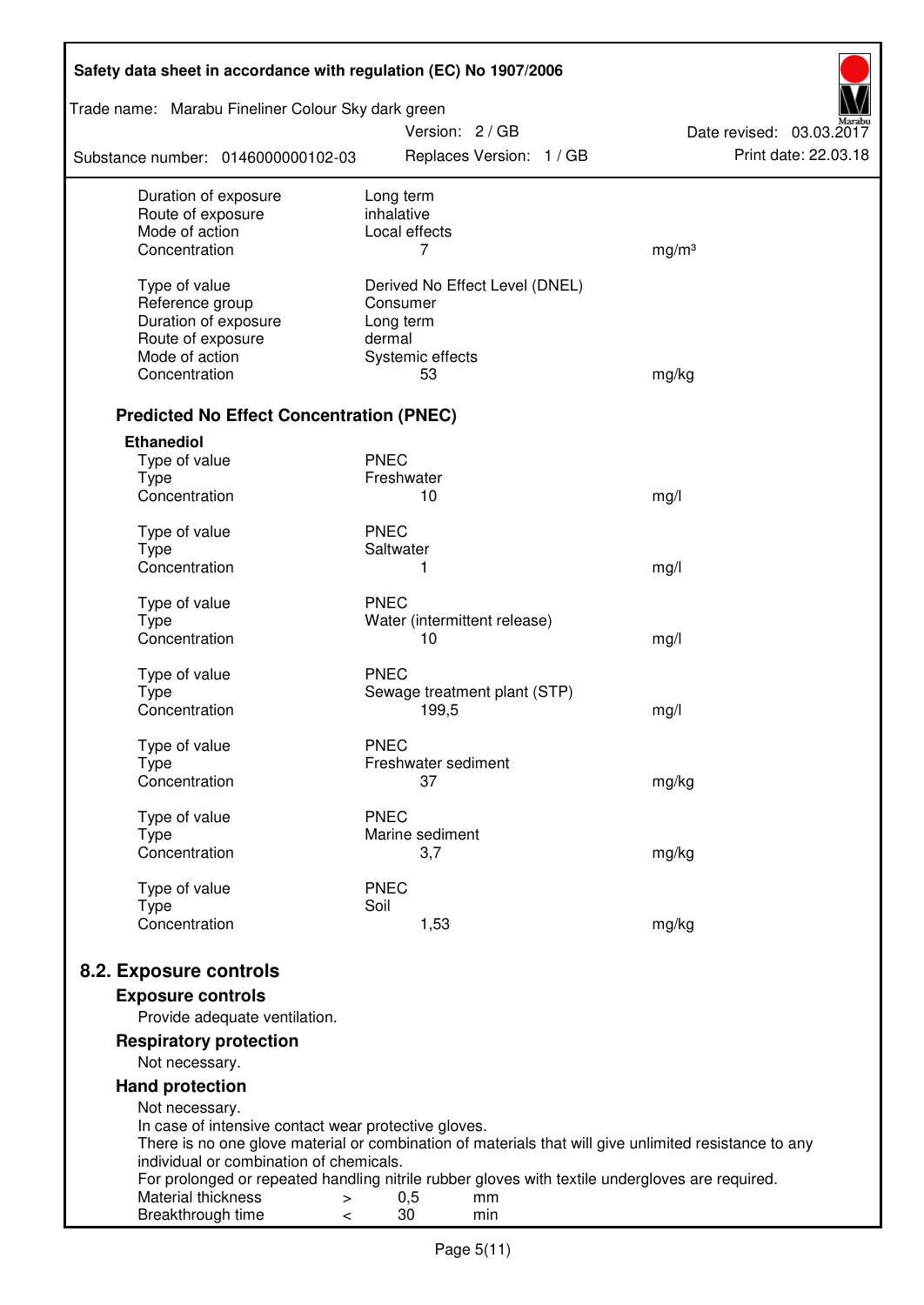| Safety data sheet in accordance with regulation (EC) No 1907/2006                                                                                                                                                                                                                                                                                            |                                 |                 |                          |                                                                                                                                                                                                                                                                                                                    |
|--------------------------------------------------------------------------------------------------------------------------------------------------------------------------------------------------------------------------------------------------------------------------------------------------------------------------------------------------------------|---------------------------------|-----------------|--------------------------|--------------------------------------------------------------------------------------------------------------------------------------------------------------------------------------------------------------------------------------------------------------------------------------------------------------------|
| Trade name: Marabu Fineliner Colour Sky dark green                                                                                                                                                                                                                                                                                                           |                                 |                 |                          |                                                                                                                                                                                                                                                                                                                    |
|                                                                                                                                                                                                                                                                                                                                                              |                                 | Version: 2 / GB |                          | Date revised: 03.03.2017                                                                                                                                                                                                                                                                                           |
| Substance number: 0146000000102-03                                                                                                                                                                                                                                                                                                                           |                                 |                 | Replaces Version: 1 / GB | Print date: 22.03.18                                                                                                                                                                                                                                                                                               |
| The breakthrough time must be greater than the end use time of the product.<br>replacement must be followed.<br>Gloves should be replaced regularly and if there is any sign of damage to the glove material.<br>Always ensure that gloves are free from defects and that they are stored and used correctly.<br>maintenance.<br>once exposure has occurred. |                                 |                 |                          | The instructions and information provided by the glove manufacturer on use, storage, maintenance and<br>The performance or effectiveness of the glove may be reduced by physical/ chemical damage and poor<br>Barrier creams may help to protect the exposed areas of the skin, they should however not be applied |
| Eye protection                                                                                                                                                                                                                                                                                                                                               |                                 |                 |                          |                                                                                                                                                                                                                                                                                                                    |
| Not necessary.                                                                                                                                                                                                                                                                                                                                               |                                 |                 |                          |                                                                                                                                                                                                                                                                                                                    |
| <b>Body protection</b>                                                                                                                                                                                                                                                                                                                                       |                                 |                 |                          |                                                                                                                                                                                                                                                                                                                    |
| Not applicable.                                                                                                                                                                                                                                                                                                                                              |                                 |                 |                          |                                                                                                                                                                                                                                                                                                                    |
| <b>SECTION 9: Physical and chemical properties</b>                                                                                                                                                                                                                                                                                                           |                                 |                 |                          |                                                                                                                                                                                                                                                                                                                    |
|                                                                                                                                                                                                                                                                                                                                                              |                                 |                 |                          |                                                                                                                                                                                                                                                                                                                    |
| 9.1. Information on basic physical and chemical properties<br>Form                                                                                                                                                                                                                                                                                           | liquid                          |                 |                          |                                                                                                                                                                                                                                                                                                                    |
| <b>Colour</b>                                                                                                                                                                                                                                                                                                                                                | coloured                        |                 |                          |                                                                                                                                                                                                                                                                                                                    |
| <b>Odour</b>                                                                                                                                                                                                                                                                                                                                                 | odourless                       |                 |                          |                                                                                                                                                                                                                                                                                                                    |
| <b>Odour threshold</b>                                                                                                                                                                                                                                                                                                                                       |                                 |                 |                          |                                                                                                                                                                                                                                                                                                                    |
| Remarks                                                                                                                                                                                                                                                                                                                                                      | No data available               |                 |                          |                                                                                                                                                                                                                                                                                                                    |
| <b>Melting point</b>                                                                                                                                                                                                                                                                                                                                         |                                 |                 |                          |                                                                                                                                                                                                                                                                                                                    |
| Remarks                                                                                                                                                                                                                                                                                                                                                      | not determined                  |                 |                          |                                                                                                                                                                                                                                                                                                                    |
| <b>Freezing point</b>                                                                                                                                                                                                                                                                                                                                        |                                 |                 |                          |                                                                                                                                                                                                                                                                                                                    |
| Remarks                                                                                                                                                                                                                                                                                                                                                      | not determined                  |                 |                          |                                                                                                                                                                                                                                                                                                                    |
| Initial boiling point and boiling range                                                                                                                                                                                                                                                                                                                      |                                 |                 |                          |                                                                                                                                                                                                                                                                                                                    |
| Value                                                                                                                                                                                                                                                                                                                                                        |                                 |                 |                          | $^{\circ}C$                                                                                                                                                                                                                                                                                                        |
| Pressure                                                                                                                                                                                                                                                                                                                                                     | appr. 100<br>1.013              | hPa             |                          |                                                                                                                                                                                                                                                                                                                    |
| Source                                                                                                                                                                                                                                                                                                                                                       | Literature value                |                 |                          |                                                                                                                                                                                                                                                                                                                    |
| <b>Flash point</b>                                                                                                                                                                                                                                                                                                                                           |                                 |                 |                          |                                                                                                                                                                                                                                                                                                                    |
| Remarks                                                                                                                                                                                                                                                                                                                                                      | Not applicable                  |                 |                          |                                                                                                                                                                                                                                                                                                                    |
| Evaporation rate (ether $= 1$ ) :                                                                                                                                                                                                                                                                                                                            |                                 |                 |                          |                                                                                                                                                                                                                                                                                                                    |
| Remarks                                                                                                                                                                                                                                                                                                                                                      | not determined                  |                 |                          |                                                                                                                                                                                                                                                                                                                    |
| Flammability (solid, gas)                                                                                                                                                                                                                                                                                                                                    |                                 |                 |                          |                                                                                                                                                                                                                                                                                                                    |
| Not applicable                                                                                                                                                                                                                                                                                                                                               |                                 |                 |                          |                                                                                                                                                                                                                                                                                                                    |
| Upper/lower flammability or explosive limits                                                                                                                                                                                                                                                                                                                 |                                 |                 |                          |                                                                                                                                                                                                                                                                                                                    |
| Lower explosion limit                                                                                                                                                                                                                                                                                                                                        | 3,2<br>appr.                    |                 |                          | $%$ (V)                                                                                                                                                                                                                                                                                                            |
| Upper explosion limit                                                                                                                                                                                                                                                                                                                                        | 53<br>appr.                     |                 |                          | $%$ (V)                                                                                                                                                                                                                                                                                                            |
| Source                                                                                                                                                                                                                                                                                                                                                       | Literature value                |                 |                          |                                                                                                                                                                                                                                                                                                                    |
| Vapour pressure                                                                                                                                                                                                                                                                                                                                              |                                 |                 |                          |                                                                                                                                                                                                                                                                                                                    |
| Value                                                                                                                                                                                                                                                                                                                                                        | 23<br>appr.<br>20               | °C              |                          | hPa                                                                                                                                                                                                                                                                                                                |
| Temperature<br>Method                                                                                                                                                                                                                                                                                                                                        | Value taken from the literature |                 |                          |                                                                                                                                                                                                                                                                                                                    |
| <b>Vapour density</b>                                                                                                                                                                                                                                                                                                                                        |                                 |                 |                          |                                                                                                                                                                                                                                                                                                                    |
| Remarks                                                                                                                                                                                                                                                                                                                                                      | not determined                  |                 |                          |                                                                                                                                                                                                                                                                                                                    |
| <b>Density</b>                                                                                                                                                                                                                                                                                                                                               |                                 |                 |                          |                                                                                                                                                                                                                                                                                                                    |
| Remarks                                                                                                                                                                                                                                                                                                                                                      | not determined                  |                 |                          |                                                                                                                                                                                                                                                                                                                    |
|                                                                                                                                                                                                                                                                                                                                                              |                                 |                 |                          |                                                                                                                                                                                                                                                                                                                    |
| Remarks                                                                                                                                                                                                                                                                                                                                                      | miscible                        |                 |                          |                                                                                                                                                                                                                                                                                                                    |
| Solubility in water                                                                                                                                                                                                                                                                                                                                          |                                 |                 |                          |                                                                                                                                                                                                                                                                                                                    |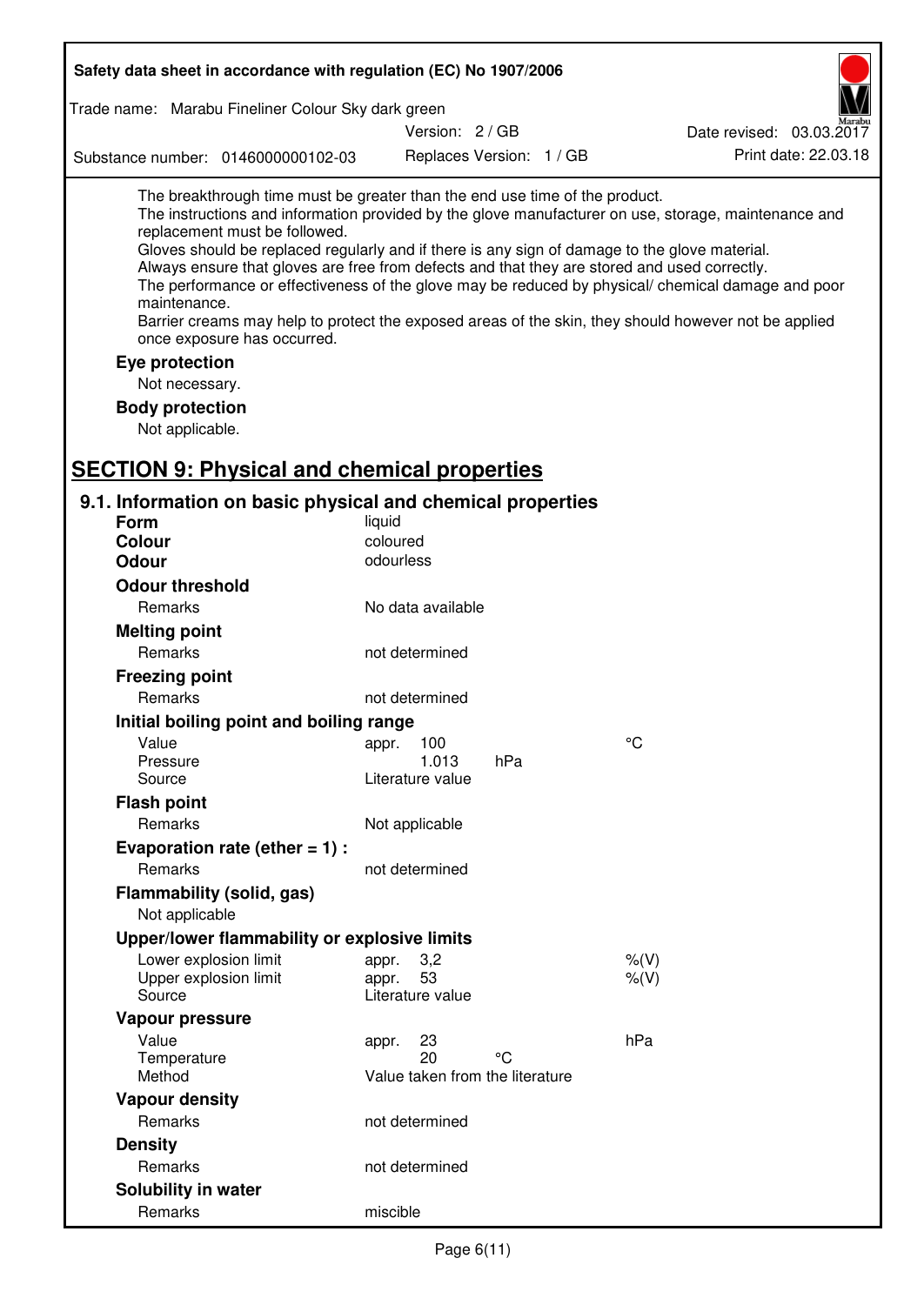| Safety data sheet in accordance with regulation (EC) No 1907/2006 |                                            |                                                                   |    |                          |  |
|-------------------------------------------------------------------|--------------------------------------------|-------------------------------------------------------------------|----|--------------------------|--|
| Trade name: Marabu Fineliner Colour Sky dark green                |                                            | Version: 2/GB                                                     |    | Date revised: 03.03.2017 |  |
| Substance number: 0146000000102-03                                |                                            | Replaces Version: 1 / GB                                          |    | Print date: 22.03.18     |  |
| Ignition temperature                                              |                                            |                                                                   |    |                          |  |
| Value                                                             |                                            | 410<br>appr.                                                      | °C |                          |  |
| Source                                                            |                                            | Literature value                                                  |    |                          |  |
| <b>Viscosity</b>                                                  |                                            |                                                                   |    |                          |  |
| Remarks                                                           |                                            |                                                                   |    |                          |  |
| Remarks                                                           |                                            | not determined                                                    |    |                          |  |
| 9.2. Other information                                            |                                            |                                                                   |    |                          |  |
| <b>Other information</b>                                          |                                            |                                                                   |    |                          |  |
| None known                                                        |                                            |                                                                   |    |                          |  |
| <b>SECTION 10: Stability and reactivity</b>                       |                                            |                                                                   |    |                          |  |
| 10.1. Reactivity<br>None                                          |                                            |                                                                   |    |                          |  |
| 10.2. Chemical stability                                          | No hazardous reactions known.              |                                                                   |    |                          |  |
| 10.3. Possibility of hazardous reactions                          |                                            |                                                                   |    |                          |  |
| 10.4. Conditions to avoid                                         | No hazardous reactions known.              |                                                                   |    |                          |  |
|                                                                   | No hazardous reactions known.              |                                                                   |    |                          |  |
| 10.5. Incompatible materials<br>None                              |                                            |                                                                   |    |                          |  |
| 10.6. Hazardous decomposition products                            | No hazardous decomposition products known. |                                                                   |    |                          |  |
| <b>SECTION 11: Toxicological information</b>                      |                                            |                                                                   |    |                          |  |
| 11.1. Information on toxicological effects                        |                                            |                                                                   |    |                          |  |
| <b>Acute oral toxicity</b>                                        |                                            |                                                                   |    |                          |  |
| Remarks                                                           |                                            | Based on available data, the classification criteria are not met. |    |                          |  |
| <b>Acute dermal toxicity</b>                                      |                                            |                                                                   |    |                          |  |
| Remarks                                                           |                                            | Based on available data, the classification criteria are not met. |    |                          |  |
| <b>Acute inhalational toxicity</b>                                |                                            |                                                                   |    |                          |  |
| Remarks                                                           |                                            | Based on available data, the classification criteria are not met. |    |                          |  |
| <b>Skin corrosion/irritation</b>                                  |                                            |                                                                   |    |                          |  |
| Remarks                                                           |                                            | Based on available data, the classification criteria are not met. |    |                          |  |
|                                                                   | Serious eye damage/irritation              |                                                                   |    |                          |  |
| Remarks                                                           |                                            | Based on available data, the classification criteria are not met. |    |                          |  |
| <b>Sensitization</b>                                              |                                            |                                                                   |    |                          |  |
| Remarks                                                           |                                            | Based on available data, the classification criteria are not met. |    |                          |  |
| <b>Mutagenicity</b>                                               |                                            |                                                                   |    |                          |  |
| Remarks                                                           |                                            | Based on available data, the classification criteria are not met. |    |                          |  |
| <b>Reproductive toxicity</b>                                      |                                            |                                                                   |    |                          |  |
| Remarks                                                           |                                            | Based on available data, the classification criteria are not met. |    |                          |  |
| Carcinogenicity                                                   |                                            |                                                                   |    |                          |  |
| Remarks                                                           |                                            | Based on available data, the classification criteria are not met. |    |                          |  |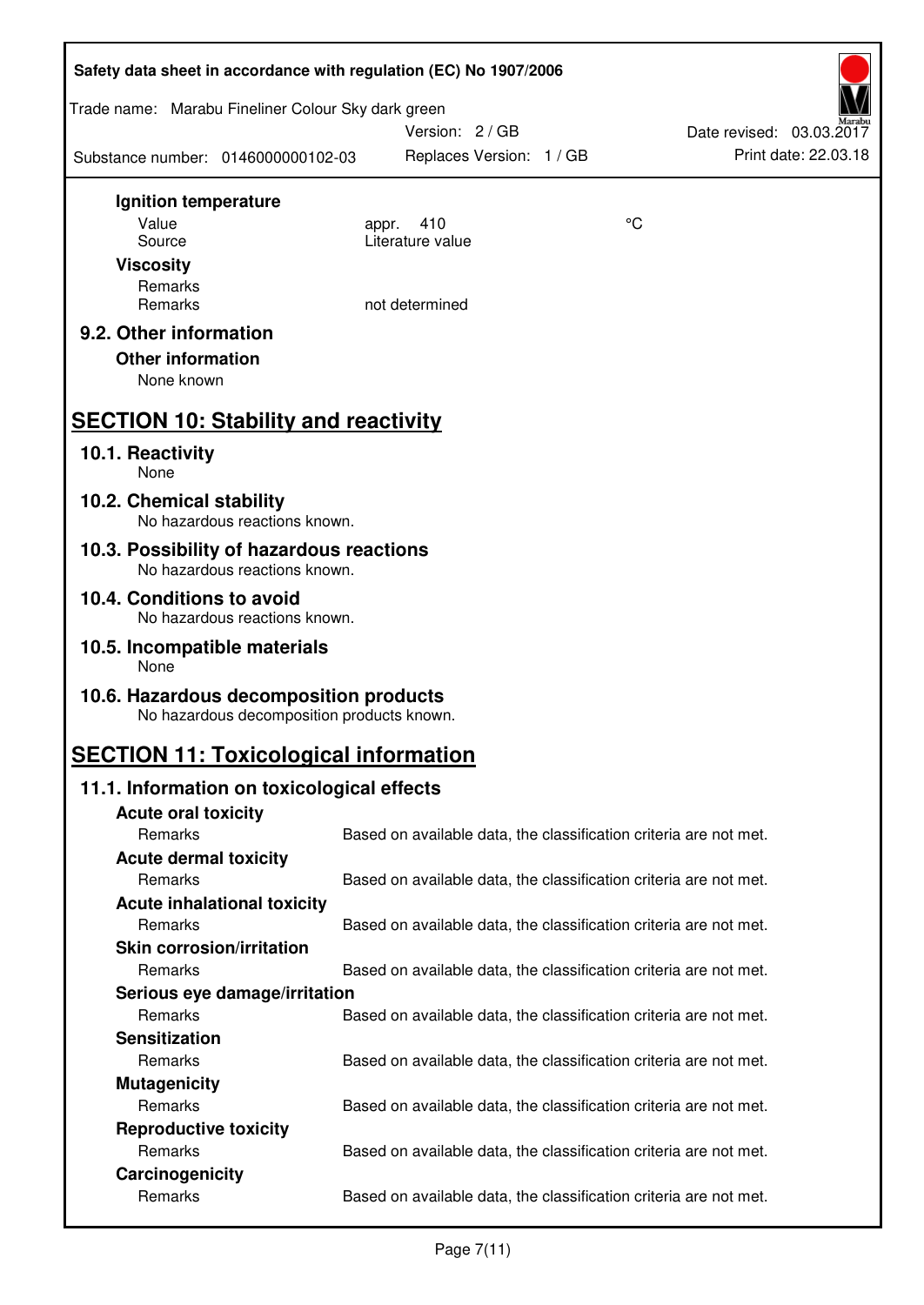#### **Safety data sheet in accordance with regulation (EC) No 1907/2006**

Trade name: Marabu Fineliner Colour Sky dark green

Version: 2 / GB

Substance number: 0146000000102-03

Replaces Version: 1 / GB Print date: 22.03.18 Date revised: 03.03.2017

## **Specific Target Organ Toxicity (STOT)**

**Single exposure** 

Based on available data, the classification criteria are not met.

**Repeated exposure** 

Remarks Based on available data, the classification criteria are not met.

#### **Aspiration hazard**

Based on available data, the classification criteria are not met.

#### **Experience in practice**

Provided all the recommended protective and safety precautions are taken, experience shows that no risk to health can be expected.

#### **Other information**

There are no data available on the mixture itself. The mixture has been assessed following the additivity method of the GHS/CLP Regulation (EC) No 1272/2008.

## **SECTION 12: Ecological information**

#### **12.1. Toxicity**

#### **General information**

There are no data available on the mixture itself.Do not allow to enter drains or water courses.The mixture has been assessed following the summation method of the CLP Regulation (EC) No 1272/2008 and is not classified as dangerous for the environment.

#### **12.2. Persistence and degradability**

#### **General information**

There are no data available on the mixture itself.

#### **12.3. Bioaccumulative potential**

#### **General information**

There are no data available on the mixture itself.

#### **12.4. Mobility in soil**

#### **General information**

There are no data available on the mixture itself.

**12.5. Results of PBT and vPvB assessment** 

#### **General information**

There are no data available on the mixture itself.

#### **12.6. Other adverse effects**

#### **General information**

There are no data available on the mixture itself.

# **SECTION 13: Disposal considerations**

#### **13.1. Waste treatment methods**

#### **Disposal recommendations for the product**

The product can be placed with other household refuse. Small residues in containers can be washed-out with water and put into the drainage system.

#### **Disposal recommendations for packaging**

Packaging that cannot be cleaned should be disposed off as product waste. Completely emptied packagings can be given for recycling.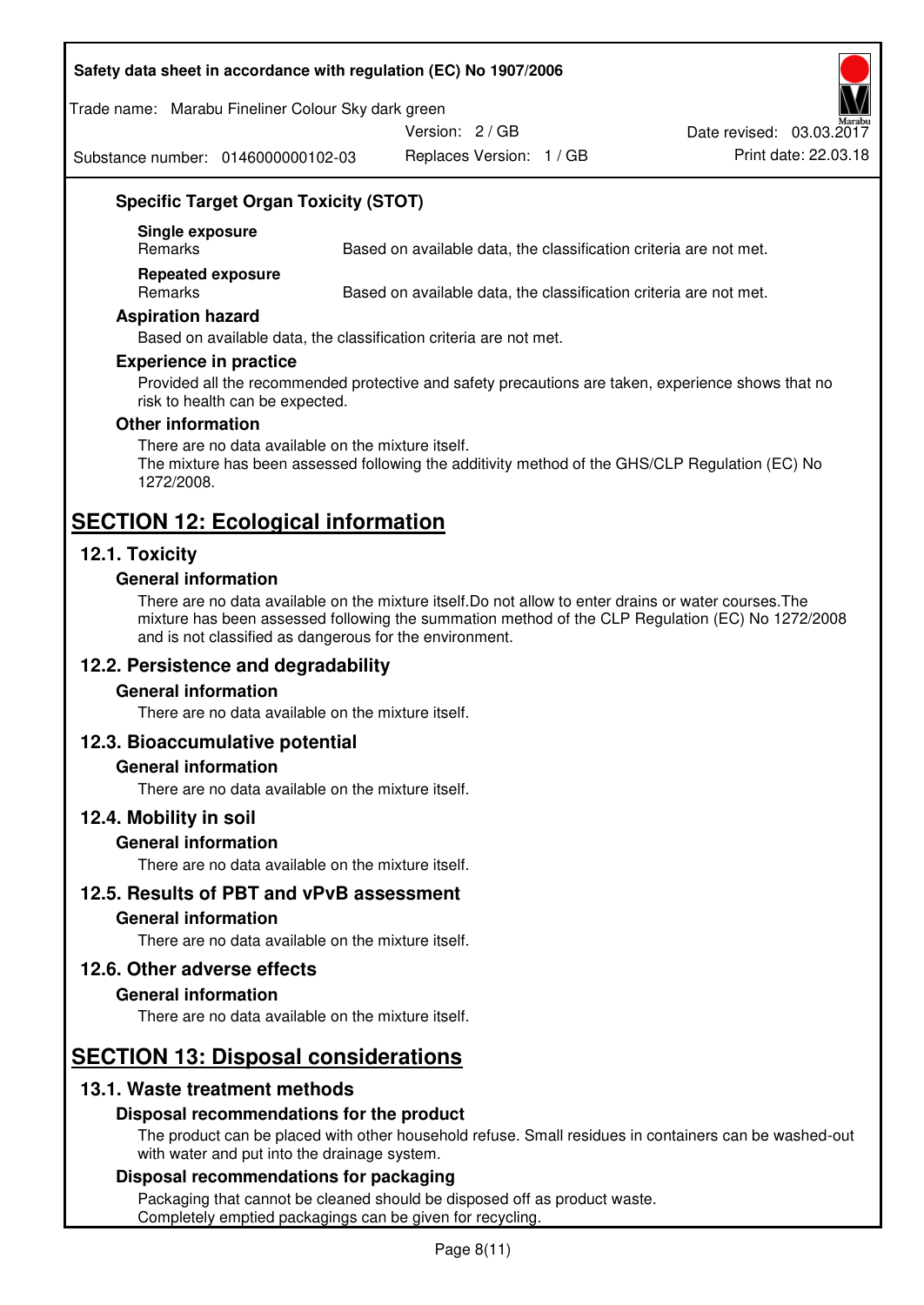| Safety data sheet in accordance with regulation (EC) No 1907/2006                         |                                                                                                       |                          |
|-------------------------------------------------------------------------------------------|-------------------------------------------------------------------------------------------------------|--------------------------|
| Trade name: Marabu Fineliner Colour Sky dark green                                        |                                                                                                       |                          |
|                                                                                           | Version: 2 / GB                                                                                       | Date revised: 03.03.2017 |
| Substance number: 0146000000102-03                                                        | Replaces Version: 1 / GB                                                                              | Print date: 22.03.18     |
| <b>SECTION 14: Transport information</b>                                                  |                                                                                                       |                          |
| <b>Land transport ADR/RID</b>                                                             |                                                                                                       |                          |
| Non-dangerous goods<br>14.1. UN number<br>$UN -$                                          |                                                                                                       |                          |
| 14.2. UN proper shipping name                                                             |                                                                                                       |                          |
| 14.3. Transport hazard class(es)<br><b>Class</b>                                          |                                                                                                       |                          |
| Label                                                                                     |                                                                                                       |                          |
| 14.4. Packing group                                                                       |                                                                                                       |                          |
| Packing group<br>Transport category                                                       | 0                                                                                                     |                          |
| 14.5. Environmental hazards                                                               |                                                                                                       |                          |
| <b>Marine transport IMDG/GGVSee</b><br>14.1. UN number<br>$UN -$                          | The product does not constitute a hazardous substance in sea transport.                               |                          |
| 14.2. UN proper shipping name                                                             |                                                                                                       |                          |
| 14.3. Transport hazard class(es)<br>Class                                                 |                                                                                                       |                          |
| Subsidiary risk                                                                           |                                                                                                       |                          |
| 14.4. Packing group<br>Packing group                                                      |                                                                                                       |                          |
| 14.5. Environmental hazards<br>no                                                         |                                                                                                       |                          |
| Air transport ICAO/IATA                                                                   |                                                                                                       |                          |
| 14.1. UN number                                                                           | The product does not constitute a hazardous substance in air transport.                               |                          |
| $UN -$<br>14.2. UN proper shipping name                                                   |                                                                                                       |                          |
| 14.3. Transport hazard class(es)<br>Class                                                 |                                                                                                       |                          |
| Subsidiary risk                                                                           |                                                                                                       |                          |
| 14.4. Packing group                                                                       |                                                                                                       |                          |
| Packing group                                                                             |                                                                                                       |                          |
| 14.5. Environmental hazards                                                               |                                                                                                       |                          |
| Information for all modes of transport<br>14.6. Special precautions for user              |                                                                                                       |                          |
| Transport within the user's premises:                                                     |                                                                                                       |                          |
| Always transport in closed containers that are upright and secure.                        | Ensure that persons transporting the product know what to do in the event of an accident or spillage. |                          |
| <b>Other information</b>                                                                  |                                                                                                       |                          |
| no                                                                                        | 14.7. Transport in bulk according to Annex II of Marpol and the IBC Code                              |                          |
| <b>SECTION 15: Regulatory information ***</b>                                             |                                                                                                       |                          |
| 15.1. Safety, health and environmental regulations/legislation specific for the substance |                                                                                                       |                          |

ī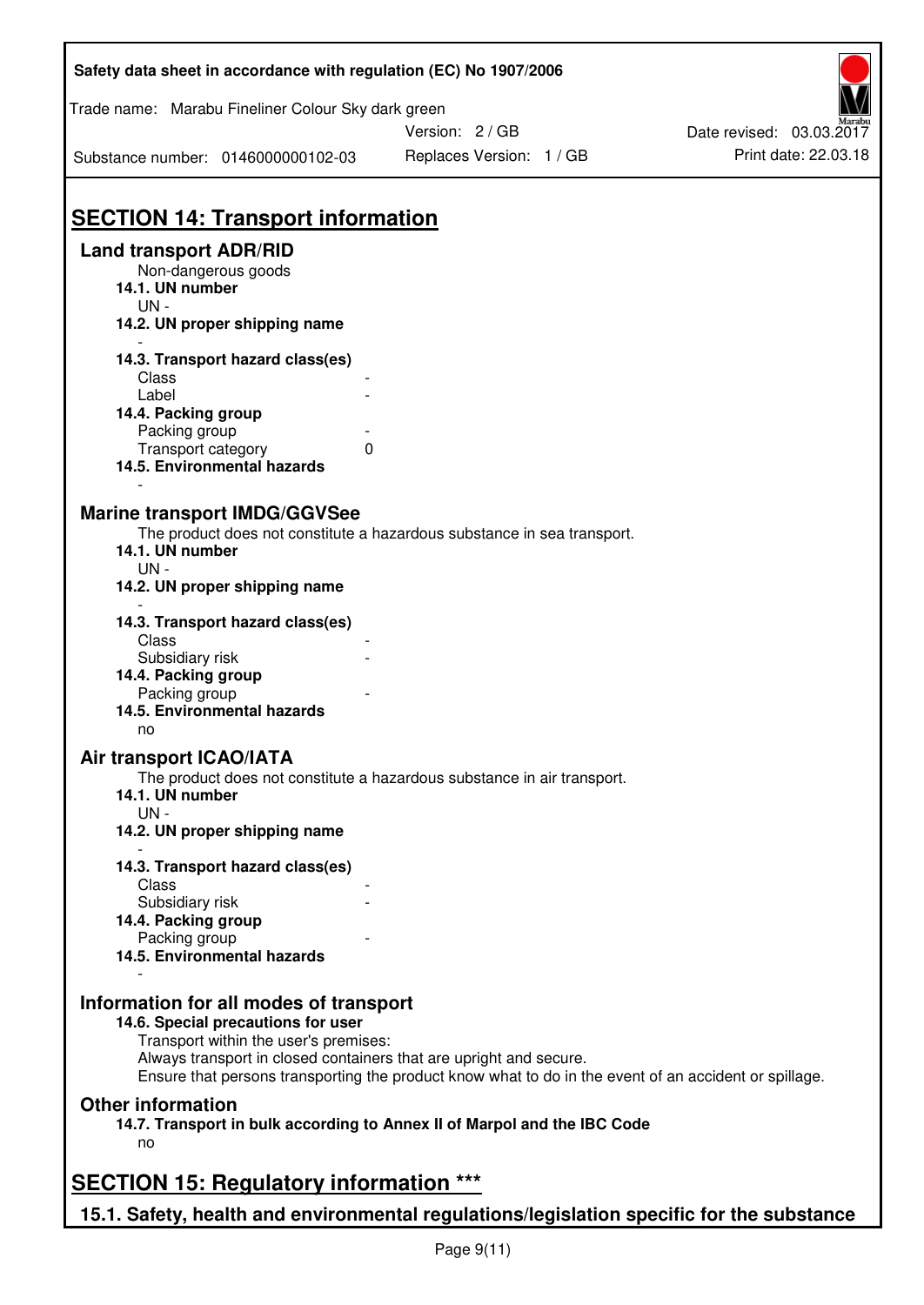|                          | Trade name: Marabu Fineliner Colour Sky dark green                                                                                                                                                                                                                                                                                                                                                                                                                |                                                              |                          |                                                                                                                                                                                                         |
|--------------------------|-------------------------------------------------------------------------------------------------------------------------------------------------------------------------------------------------------------------------------------------------------------------------------------------------------------------------------------------------------------------------------------------------------------------------------------------------------------------|--------------------------------------------------------------|--------------------------|---------------------------------------------------------------------------------------------------------------------------------------------------------------------------------------------------------|
|                          |                                                                                                                                                                                                                                                                                                                                                                                                                                                                   | Version: 2/GB                                                |                          | Date revised: 03.03.2017                                                                                                                                                                                |
|                          | Substance number: 0146000000102-03                                                                                                                                                                                                                                                                                                                                                                                                                                |                                                              | Replaces Version: 1 / GB | Print date: 22.03.18                                                                                                                                                                                    |
| or mixture               |                                                                                                                                                                                                                                                                                                                                                                                                                                                                   |                                                              |                          |                                                                                                                                                                                                         |
| <b>VOC ***</b>           |                                                                                                                                                                                                                                                                                                                                                                                                                                                                   |                                                              |                          |                                                                                                                                                                                                         |
| VOC (EU)                 |                                                                                                                                                                                                                                                                                                                                                                                                                                                                   | $\mathbf 0$                                                  | $\%$                     |                                                                                                                                                                                                         |
| <b>Other information</b> |                                                                                                                                                                                                                                                                                                                                                                                                                                                                   |                                                              |                          |                                                                                                                                                                                                         |
|                          | All components are contained in the TSCA inventory or exempted.<br>All components are contained in the AICS inventory.<br>All components are contained in the PICCS inventory.<br>All components are contained in the DSL inventory.<br>All components are contained in the IECSC inventory.<br>All components are contained in the NZIOC inventory.<br>All components are contained in the ENCS inventory.<br>All components are contained in the ECL inventory. |                                                              |                          |                                                                                                                                                                                                         |
|                          | 15.2. Chemical safety assessment                                                                                                                                                                                                                                                                                                                                                                                                                                  |                                                              |                          |                                                                                                                                                                                                         |
|                          | For this preparation a chemical safety assessment has not been carried out.                                                                                                                                                                                                                                                                                                                                                                                       |                                                              |                          |                                                                                                                                                                                                         |
|                          | <b>SECTION 16: Other information</b>                                                                                                                                                                                                                                                                                                                                                                                                                              |                                                              |                          |                                                                                                                                                                                                         |
|                          | Hazard statements listed in Chapter 3                                                                                                                                                                                                                                                                                                                                                                                                                             |                                                              |                          |                                                                                                                                                                                                         |
| H301                     |                                                                                                                                                                                                                                                                                                                                                                                                                                                                   | Toxic if swallowed.                                          |                          |                                                                                                                                                                                                         |
| H302                     |                                                                                                                                                                                                                                                                                                                                                                                                                                                                   | Harmful if swallowed.                                        |                          |                                                                                                                                                                                                         |
| H311<br>H312             |                                                                                                                                                                                                                                                                                                                                                                                                                                                                   | Toxic in contact with skin.<br>Harmful in contact with skin. |                          |                                                                                                                                                                                                         |
| H314                     |                                                                                                                                                                                                                                                                                                                                                                                                                                                                   | Causes severe skin burns and eye damage.                     |                          |                                                                                                                                                                                                         |
| H315                     |                                                                                                                                                                                                                                                                                                                                                                                                                                                                   | Causes skin irritation.                                      |                          |                                                                                                                                                                                                         |
| H317                     |                                                                                                                                                                                                                                                                                                                                                                                                                                                                   | May cause an allergic skin reaction.                         |                          |                                                                                                                                                                                                         |
| H318                     |                                                                                                                                                                                                                                                                                                                                                                                                                                                                   | Causes serious eye damage.                                   |                          |                                                                                                                                                                                                         |
| H331                     |                                                                                                                                                                                                                                                                                                                                                                                                                                                                   | Toxic if inhaled.                                            |                          |                                                                                                                                                                                                         |
| H335                     |                                                                                                                                                                                                                                                                                                                                                                                                                                                                   | May cause respiratory irritation.                            |                          |                                                                                                                                                                                                         |
| H373                     |                                                                                                                                                                                                                                                                                                                                                                                                                                                                   |                                                              |                          | May cause damage to organs through prolonged or repeated exposure:                                                                                                                                      |
| H400                     |                                                                                                                                                                                                                                                                                                                                                                                                                                                                   | Very toxic to aquatic life.                                  |                          |                                                                                                                                                                                                         |
| H410                     |                                                                                                                                                                                                                                                                                                                                                                                                                                                                   | Very toxic to aquatic life with long lasting effects.        |                          |                                                                                                                                                                                                         |
|                          | <b>CLP categories listed in Chapter 3</b>                                                                                                                                                                                                                                                                                                                                                                                                                         |                                                              |                          |                                                                                                                                                                                                         |
| Acute Tox. 3             |                                                                                                                                                                                                                                                                                                                                                                                                                                                                   |                                                              |                          |                                                                                                                                                                                                         |
| Acute Tox. 4             |                                                                                                                                                                                                                                                                                                                                                                                                                                                                   | Acute toxicity, Category 3<br>Acute toxicity, Category 4     |                          |                                                                                                                                                                                                         |
| Aquatic Acute 1          |                                                                                                                                                                                                                                                                                                                                                                                                                                                                   |                                                              |                          | Hazardous to the aquatic environment, acute, Category 1                                                                                                                                                 |
| Aquatic Chronic 1        |                                                                                                                                                                                                                                                                                                                                                                                                                                                                   |                                                              |                          | Hazardous to the aquatic environment, chronic, Category 1                                                                                                                                               |
| Eye Dam. 1               |                                                                                                                                                                                                                                                                                                                                                                                                                                                                   | Serious eye damage, Category 1                               |                          |                                                                                                                                                                                                         |
| Skin Corr. 1B            |                                                                                                                                                                                                                                                                                                                                                                                                                                                                   | Skin corrosion, Category 1B                                  |                          |                                                                                                                                                                                                         |
| Skin Irrit. 2            |                                                                                                                                                                                                                                                                                                                                                                                                                                                                   | Skin irritation, Category 2                                  |                          |                                                                                                                                                                                                         |
| Skin Sens. 1             |                                                                                                                                                                                                                                                                                                                                                                                                                                                                   | Skin sensitization, Category 1                               |                          |                                                                                                                                                                                                         |
| STOT RE 2                |                                                                                                                                                                                                                                                                                                                                                                                                                                                                   |                                                              |                          | Specific target organ toxicity - repeated exposure, Category 2                                                                                                                                          |
| STOT SE3                 |                                                                                                                                                                                                                                                                                                                                                                                                                                                                   |                                                              |                          | Specific target organ toxicity - single exposure, Category 3                                                                                                                                            |
|                          | <b>Supplemental information</b>                                                                                                                                                                                                                                                                                                                                                                                                                                   |                                                              |                          |                                                                                                                                                                                                         |
|                          |                                                                                                                                                                                                                                                                                                                                                                                                                                                                   |                                                              |                          | Relevant changes compared with the previous version of the safety data sheet are marked with: ***                                                                                                       |
|                          |                                                                                                                                                                                                                                                                                                                                                                                                                                                                   |                                                              |                          | This information is based on our present state of knowledge. However, it should not constitute a                                                                                                        |
|                          |                                                                                                                                                                                                                                                                                                                                                                                                                                                                   |                                                              |                          | guarantee for any specific product properties and shall not establish a legally valid relationship.<br>The information in this Safety Data Sheet is based on the present state of knowledge and current |
| legislation.             |                                                                                                                                                                                                                                                                                                                                                                                                                                                                   |                                                              |                          | It provides guidance on health, safety and environmental aspects of the product and should not be                                                                                                       |
|                          | construed as any guarantee of technical performance or suitability for particular applications.                                                                                                                                                                                                                                                                                                                                                                   |                                                              |                          |                                                                                                                                                                                                         |
|                          |                                                                                                                                                                                                                                                                                                                                                                                                                                                                   |                                                              |                          | The product should not be used for purposes other than those shown in Section 1 without first referring                                                                                                 |
|                          | to the supplier and obtaining written handling instructions.                                                                                                                                                                                                                                                                                                                                                                                                      |                                                              |                          |                                                                                                                                                                                                         |
|                          |                                                                                                                                                                                                                                                                                                                                                                                                                                                                   |                                                              |                          | As the specific conditions of use of the product are outside the supplier's control, the user is responsible                                                                                            |
|                          | for ensuring that the requirements of relevant legislation are complied with.                                                                                                                                                                                                                                                                                                                                                                                     |                                                              |                          |                                                                                                                                                                                                         |
|                          |                                                                                                                                                                                                                                                                                                                                                                                                                                                                   |                                                              |                          | The information contained in this safety data sheet does not constitute the user's own assessment of                                                                                                    |